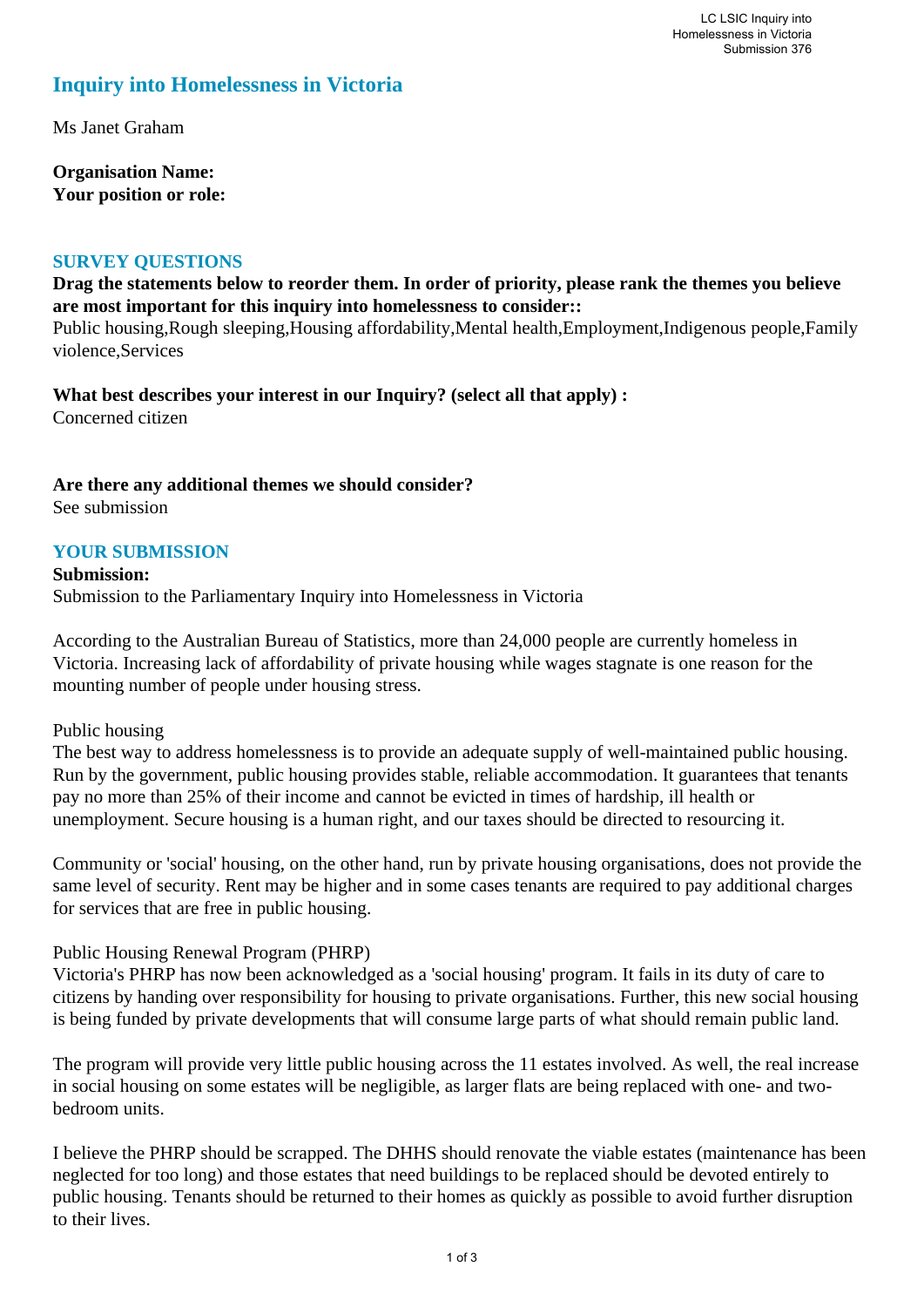The government should take advantage of the current low interest rates to invest in schemes that massively increase public housing stock, using other land that it already owns.

## Affordable housing

Councils should be allowed to require developers to include a 20% component of affordable units in suitable housing projects. This requirement should be mandatory, not discretionary. The City of Melbourne has found that 'voluntary' inclusionary zoning does not work.

Some developers have complained about planning applications taking too long and want approvals to be fasttracked. Caution should be exercised here. We do not want quality to be sacrificed in the (developers') interests of rapid development. Affordable housing that is sustainable both financially and environmentally should be possible with creative thinking.

## Utilise empty apartments for crisis accommodation

Councils should be able to take possession of apartments that have been unoccupied for six months or more and convert them to temporary crisis accommodation. While only a stop-gap, it would help get homeless people out of a precarious life on the streets. The fear around the COVID-19 pandemic has made life even harder for homeless people.

#### Raise Centrelink Newstart Allowance and Youth Allowance

The current amounts are grossly inadequate and have not even kept pace with the cost of living. Amounts should be at least doubled. Increasing Newstart and Youth Allowance would have the added benefit of recipients spending more money in the ailing retail sector.

#### Raise the age of out-of-home care

Teenagers suddenly finding themselves on their own are extremely vulnerable. Unsupported, often with their basic education incomplete and with limited income, they can easily fall into homelessness. Raising the age of leaving foster care or residential care (statutory care of the state) from 18 to 21 would help.

## Other strategies to address underlying causes

It is clear that addressing homelessness and reducing the disgraceful housing waiting list (about 84,000 people on the Victorian Housing Register) will require a number of strategies and creative ideas. With the best intentions (not yet evident) it will take many years for the government to build up the necessary public housing stock.

It is well documented that anxiety about insecure housing, or the lack of permanent housing, often leads to mental ill-health. This renders a person less capable of applying for and holding down a job, and so the cycle of disadvantage continues. Even for healthy homeless people it is almost impossible to present for interviews looking clean, well rested and suitably attired.

#### Housing First

A Housing First approach should be trialled. Adopted by Finland in 2008, Housing First has proven success in reducing long-term homelessness in that country. Working on the theory that accommodating people safely first and then attending to any health issues or substance addictions on-site, it has resulted in such an improvement in wellbeing that many participants have regained their independence and been able to re-enter the workforce.

VincentCare's redeveloped Ozanam House in North Melbourne is a good example of a charitable institution designing innovative solutions for people with various levels of disadvantage, including some housing for older women on low incomes.

A number of other successful projects have come to my attention.